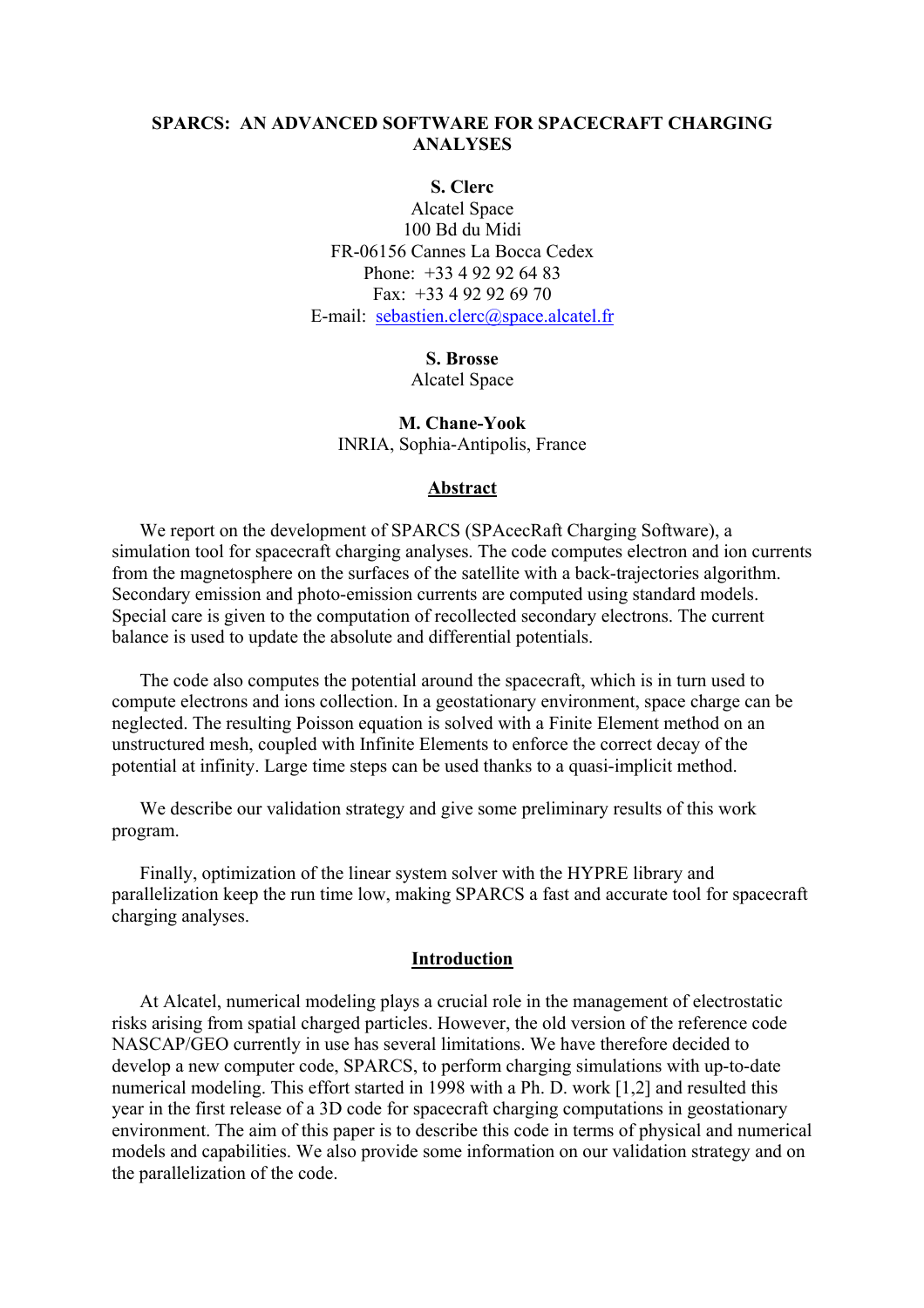#### **Physical Model**

The current version of the code is specifically designed for low-density, collisionless, hot plasma found in geostationnary environment during substorms. In this situation, it is legitimate to neglect space charge effects. We thus solve the stationary Vlasov-Poisson equations for the plasma and electrical potential:

$$
\begin{cases} m v \cdot \nabla_x f_\alpha + q \nabla_x \varphi \cdot \nabla_v f_\alpha = 0, \\ \Delta \varphi = 0, \end{cases}
$$

with suitable boundary conditions.

Classical models are used for secondary electron emission, back-scattering, ion- and photon- induced emission, as well as conductivity of the materials (cf. [3]). Another important aspect of the model is the computation of recollected secondary electrons: this point will be described in more details below.

The differential charge of the dielectric materials and the absolute charge evolves according to the value of the local or global current balance respectively. The code can compute accurate transients or steady-state solutions through time-marching.

#### **Numerical Model**

A computational volume is defined around the spacecraft and discretized with elementary thetrahedra. The use of an unstructured mesh has several advantages over that of a structured mesh:

 $\checkmark$  Easy modeling of complex shapes (e.g. antennas, scientific instruments)

 $\checkmark$  Easy local refinement.

The Laplace equation is solved on this domain by a P1 finite element method, coupled with an Infinite Element method on the outer artificial boundary to enforce the proper decay of the potential at infinity. The resulting linear system is solved by a conjugate gradient method.

The surface of the spacecraft is discretized in elementary triangles. On each of these triangles the distribution of incident ions and electrons is computed. The half-space of incoming velocity vectors is discretized on a regular grid. For each incident velocity of the grid, the particle is back-tracked to its starting point on the boundary of the computational domain (see [Figure 1\)](#page-2-0). By Liouville's principle, the value of the distribution function is constant along this trajectory, and this value is known on all boundary conditions for incoming particles. The case of secondary electrons emitted from satellite surfaces is treated likewise (see below).

 $\checkmark$  Automatic meshing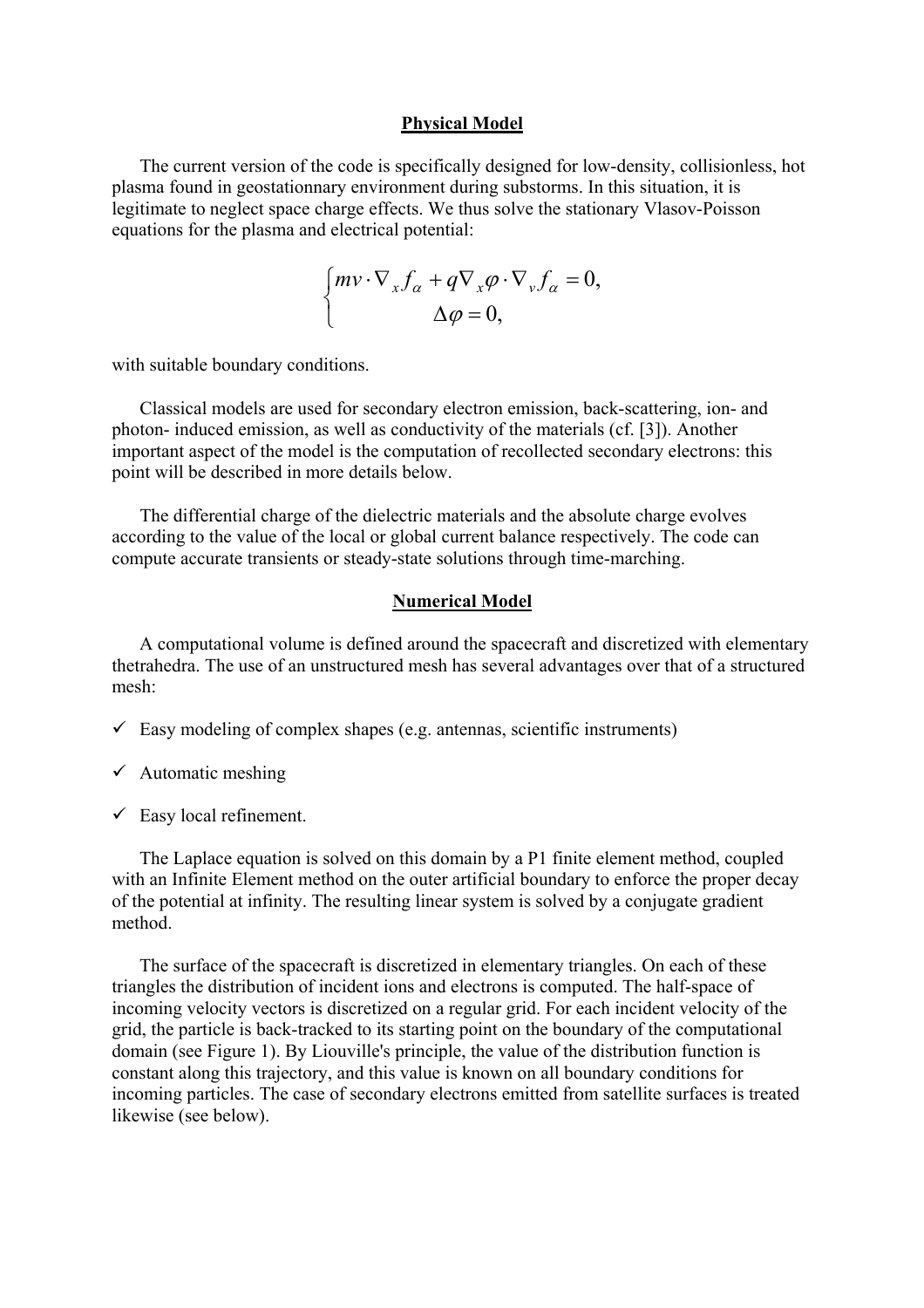

### <span id="page-2-0"></span>**Figure 1. Computation of particle distribution by the back-trajectory algorithm.**

Once the incident current of electrons and ions is known, secondary emission and bulk conduction current can be computed. To determine the value of photo-emission current, lighting of each surface (including cast shadows) is computed.

Current balance equations are then used to update the value of absolute and differential potentials. The evolution equation for the absolute potential reads

$$
\varepsilon_0 C_{abs} \partial_t \varphi_{abs} = \int_{\Gamma} J
$$

where C<sub>abs</sub> is the absolute capacity and the right hand side is the integral of the total current on the spacecraft metallic structure. In order to stabilize the computation with relatively large time-steps, we use a quasi-implicit time-stepping procedure:

$$
\varepsilon_0 C_{abs} \frac{\varphi_{\scriptscriptstyle abs}^{n+1} - \varphi_{\scriptscriptstyle abs}^n}{\delta t} \approx \int_{\Gamma} J^n + \widetilde{J}' \cdot \left(\varphi_{\scriptscriptstyle abs}^{n+1} - \varphi_{\scriptscriptstyle abs}^n\right),
$$

where  $\tilde{J}'$  is an approximation of the differential of the total current. A suitable choice for the latter is the differential of the total current on a sphere, which can be computed analytically.

Finally, the value of the potential around the spacecraft is computed and a next time-step can be processed.

## **Recollection of Secondary Electrons**

In geostationary environment, secondary (and photoelectric) emission is limited by the formation of local potential barriers. These barriers are created either by the space charge of the electron cloud or by the configuration of the electric field due to differential charging. Since space charge is not computed in SPARCS, only the second effect is currently modeled.

Also note that potential barrier is not the only phenomenon which leads to electron recollection: two surfaces facing each other will recollect all re-emitted electrons regardless of their energy (screening effect).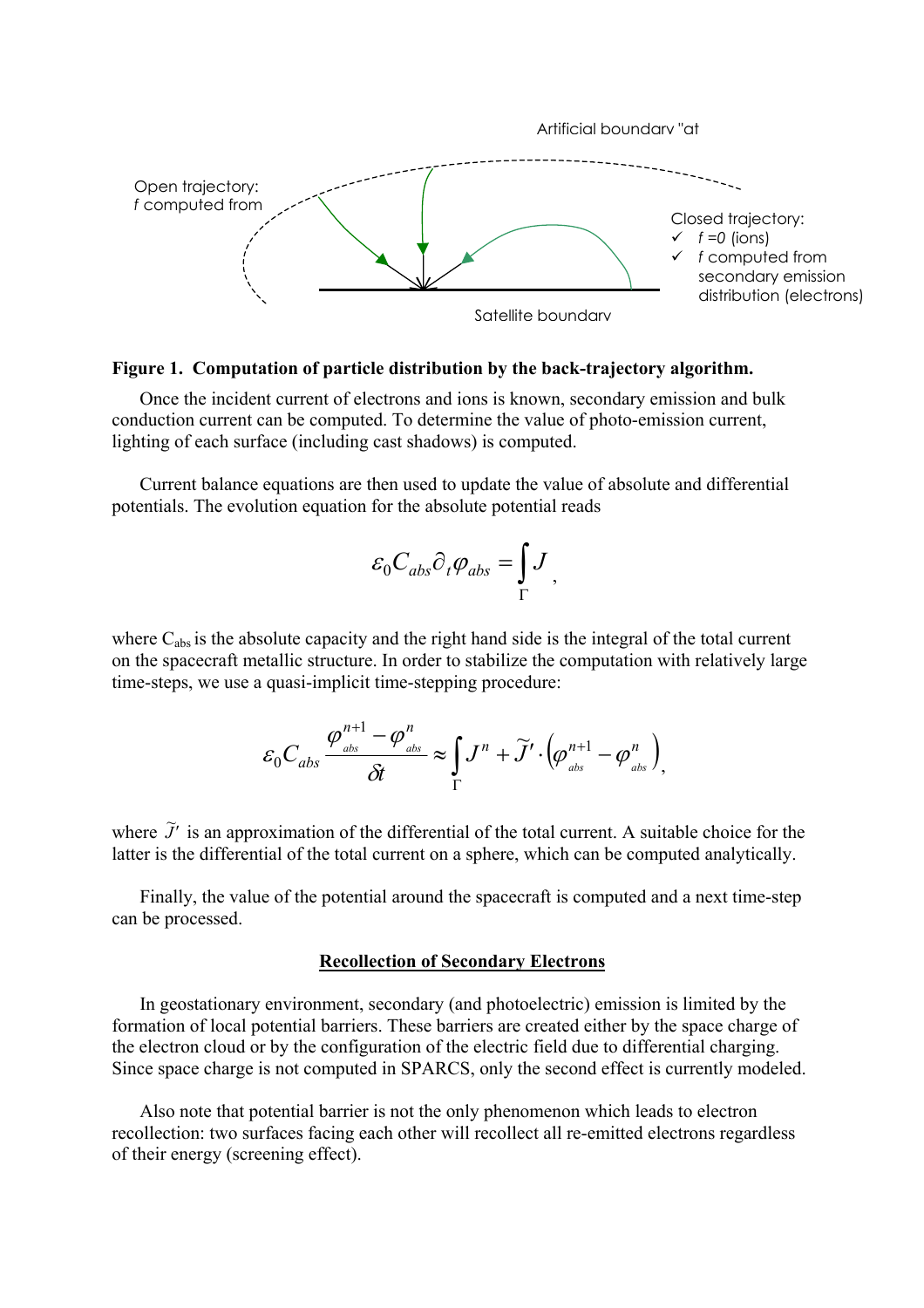The recollection current is computed on satellite surfaces in much the same way as the incident current (see [Figure 1\)](#page-2-0). The velocity discretization takes into account the smaller value of the temperature of these electrons. In the absence of specific information on the distribution of secondary an photo-electrons, a Maxwellian distribution with temperature 2 eV is assumed. However, this is not a limitation of the code, and we plan to use better descriptions in the future.

Secondary electrons hitting satellite surfaces will in turn yield new secondarys, in an electron multiplying process. Ideally, this current should be computed and iterations performed until self-consistency is reached. For the sake of simplicity, we chose to neglect this effect.

## **Validation Strategy**

Our validation strategy is composed of three steps:

- $\checkmark$  Analytic test cases (sphere)
- $\checkmark$  Cross-comparison with other codes
- $\checkmark$  Validation with experimental data (on ground and flight)

We have first validated the implementation of the physical models by computing the charging of a sphere and comparing with semi-analytic MATLAB results. Models for each of the secondary emission processes were validated independently. SPARCS calculations were shown to be accurate. As an example, we give the results of the charging of a sphere with magnetospheric currents, back-scattering of electrons, ion-induced secondary current and photo-emission.

|                                    | Analytic results      | <b>SPARCS</b> results |
|------------------------------------|-----------------------|-----------------------|
| Potential (V)                      | $-7098.2$             | $-7014.6$             |
| Primary electrons $(A/m^2)$        | $2.65 \times 10^{-6}$ | $2.67~10^{-6}$        |
| Backscattered electrons $(A/m^2)$  | 5.836 $10^{-7}$       | $5.85\ 10^{-7}$       |
| Ration $\overline{J_e^{back}/J_e}$ | 0.22                  | 0.219                 |
| Protons $(A/m^2)$                  | $1.196\ 10^{-7}$      | $1.1910^{-7}$         |
| Secondary electrons due to protons | $1.448\ 10^{-6}$      | $1.47~10^{-6}$        |
| Ration $J_e^{100S}/J_e$            | 12.11                 | 12.38                 |
| Photo-emission $(A/m^2)$           | $5.10^{-1}$           | ና 1በ <sup>-</sup>     |

**Table 1. Example of analytic results on a conducting sphere** 

In a second phase, we perform cross-comparisons with NASCAP/GEO [3] on a typical telecom spacecraft. This work is still under progress. We present below some preliminary results of the study. In Figure 2 we show the evolution of the absolute potential during an eclipse and in Figure 3 the differential potential after 10s. More results will be published elsewhere.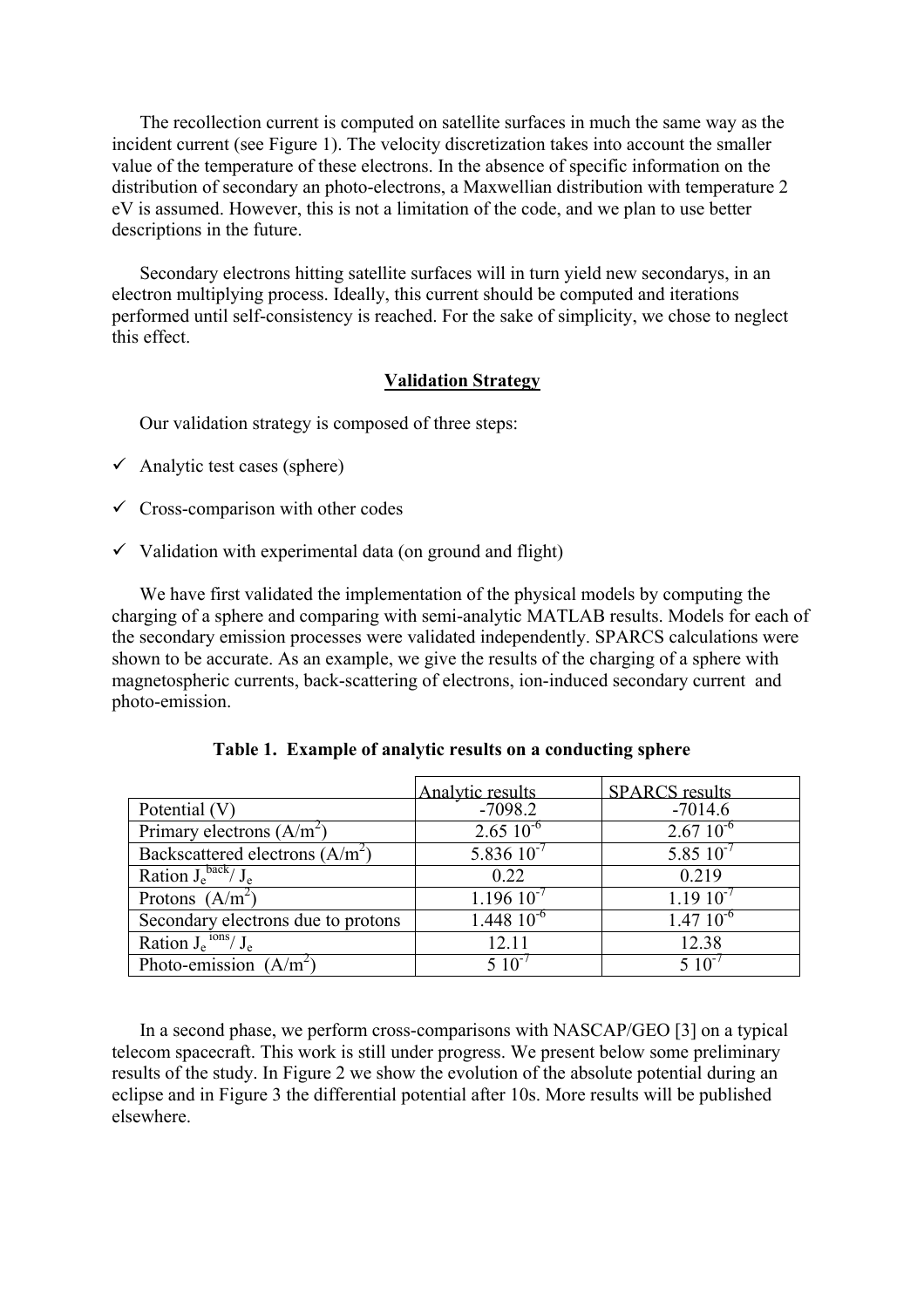

**Figure 2. Charging of telecom spacecraft in eclipse.** 



**Figure 3. Differential potential on satellite surfaces after 10s.**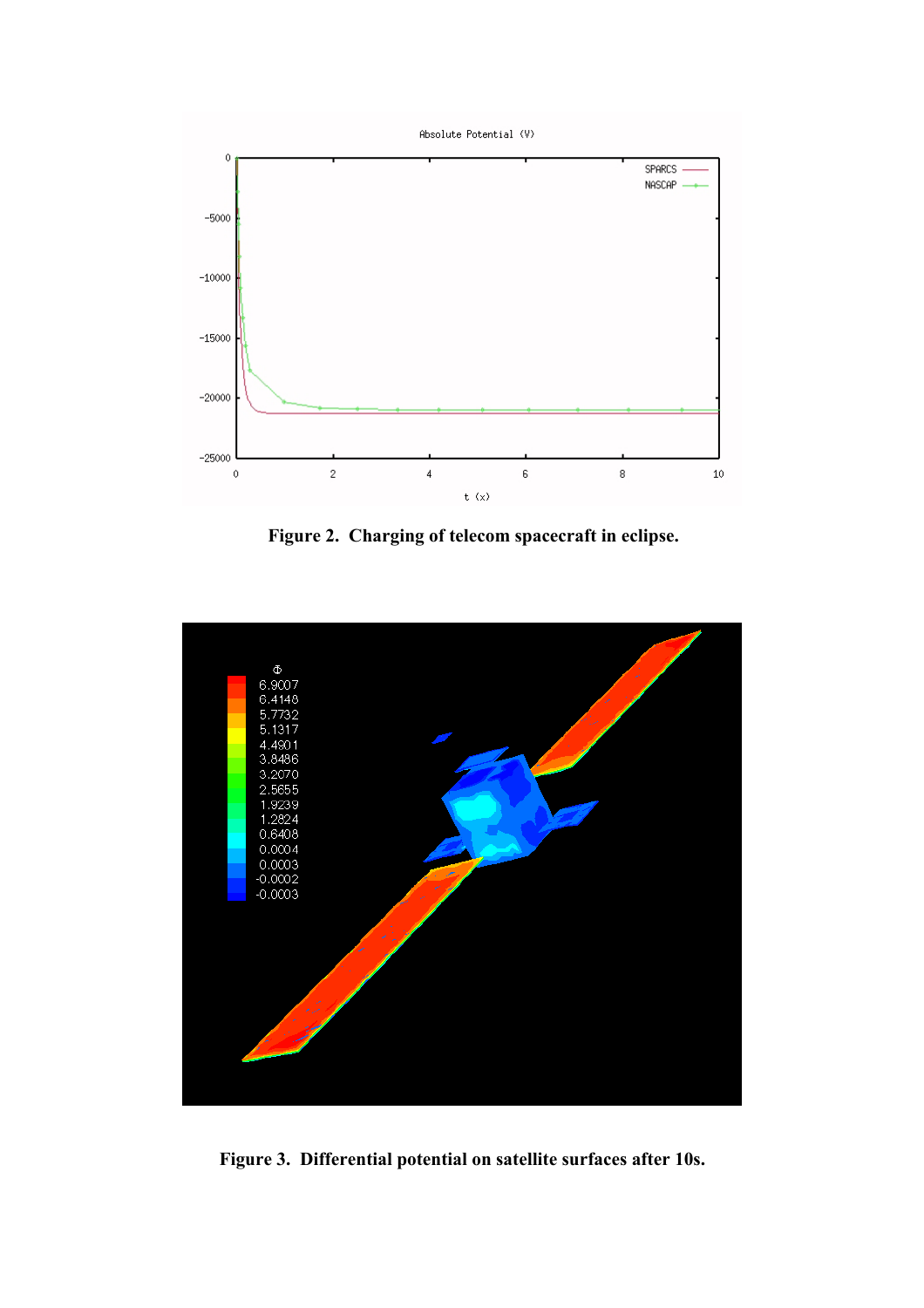The third phase will consist of comparisons with experimental ground and flight data. The tentative qualification program is the following:

- $\checkmark$  Charging of a material coupon in the SIRENE (large spectrum electron gun) facility at ONERA. The aim is the validation of secondary emission and conductivity models.
- $\checkmark$  Potential barrier build-up experiment. The future experimental set-up aims at validating models of secondary of photo- emission current limitation by potential barrier build-up mechanism. This project should be launched in year 2004.
- $\checkmark$  We are also thinking about investigating the charging of a complete satellite mock-up in a plasma chamber. This study should benefit from the output of the potential barrier buildup experiment, and would thus start in 2005 approximately.
- $\checkmark$  Finally, we are considering an in-flight experiment on a telecom satellite. Another benefit of this work would be to assess the representativity of experimental ground facilities.

## **Parallelization**

It is well known that plasma simulation is very costly in terms of computational time, mainly because problems are set in a high dimensional space  $(\mathbb{R}^7)$  for time-dependent problems). Even with the important simplification of neglecting space-charge effects, it was found desirable to speed up computations by using parallelization techniques.

In view of this point, we have used two different parallelization paradigms. First, we have used the OpenMP library to distribute the computation of particle trajectories between processors. On the other hand, the HYPRE library [4] was used for the solution of the linear system arising from the Finite Element discretization of the Poisson problem. A state-of-the art Agglomeration Multigrid preconditioner was used to improve the convergence of the conjugate gradient iterative method. The parallelization relies on the MPI library and thus works on computers with distributed memory (e.g. PC clusters). While this dual, shared memory/distributed memory approach yields optimal performance for each task, it is quite cumbersome in terms of portability. This is why we will probably have to rethink the parallelization strategy in the future.

In the meantime, it is often sufficient to parallelize only the particle trajectories to ensure a significant speed up. On a HP GS320 computer, using 4 processors, we have observed a parallel efficiency ranging from 74 to 99 % depending on the cases.

## **Conclusion**

The SPARCS project aims at providing an advanced spacecraft charging software for electrostatic discharge protection analyses. Thanks to innovative numerical treatment and parallelization, we are able to make accurate simulations within a reasonable run-time. In the future, we will concentrate on validation efforts and extensions to other plasma environments (LEO and artificial thruster plasma).